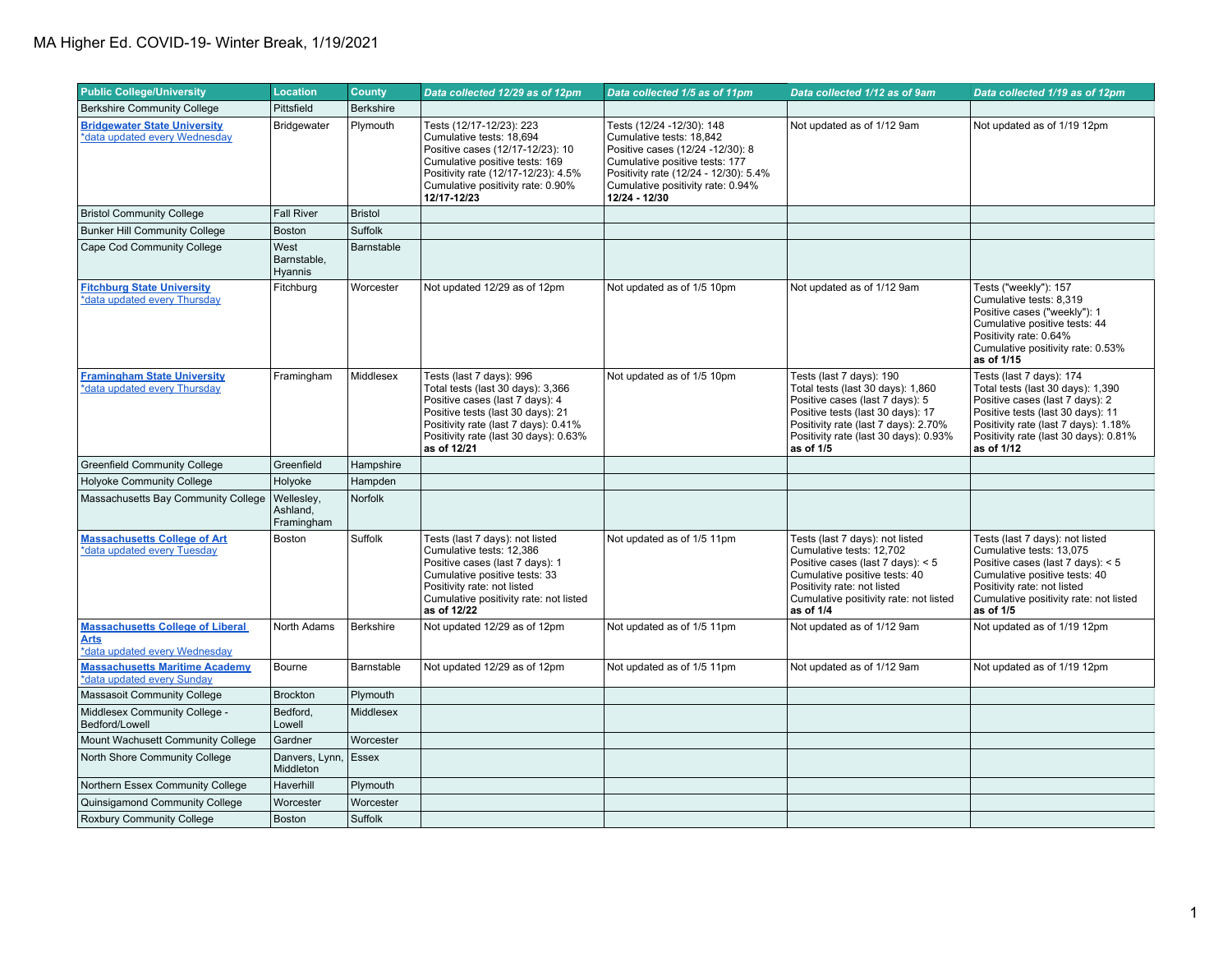## MA Higher Ed. COVID-19- Winter Break, 1/19/2021

| <b>Public College/University</b>                                                              | <b>Location</b> | <b>County</b>                 | Data collected 12/29 as of 12pm                                                                                                                                                                                              | Data collected 1/5 as of 11pm                                                                                                                                                                                               | Data collected 1/12 as of 9am                                                                                                                                                                                                | Data collected 1/19 as of 12pm                                                                                                                                                                                              |
|-----------------------------------------------------------------------------------------------|-----------------|-------------------------------|------------------------------------------------------------------------------------------------------------------------------------------------------------------------------------------------------------------------------|-----------------------------------------------------------------------------------------------------------------------------------------------------------------------------------------------------------------------------|------------------------------------------------------------------------------------------------------------------------------------------------------------------------------------------------------------------------------|-----------------------------------------------------------------------------------------------------------------------------------------------------------------------------------------------------------------------------|
| <b>Salem State University</b><br>*data updated every Wednesday                                | Salem           | <b>Essex</b>                  | Tests (last 7 days): 304<br>Cumulative tests: 10,197<br>Positive cases (last 7 days): 5<br>Cumulative positive tests: 75<br>Positivity rate: 1.42%<br>Cumulative positivity rate: 0.74%<br>as of 12/23                       | No campus testing as of 12/23/20                                                                                                                                                                                            | Not updated as of 1/12 9am                                                                                                                                                                                                   | Tests (last 7 days): 319<br>Cumulative tests: 10,708<br>Positive cases (last 7 days): 2<br>Cumulative positive tests: 82<br>Positivity rate: 1.02%<br>Cumulative positivity rate: 0.79%<br>as of 1/13                       |
| Springfield Technical Community<br>College                                                    | Springfield     | Hampden                       |                                                                                                                                                                                                                              |                                                                                                                                                                                                                             |                                                                                                                                                                                                                              |                                                                                                                                                                                                                             |
| <b>University of Massachusetts Amherst</b><br>*data updated daily                             | Amherst         | Hampshire                     | Tests (last 7 days): not listed<br>Cumulative tests: 185.542<br>Positive cases (last 7 days): 6<br>Cumulative positive tests: 544<br>Positivity rate (last 7 days): 0.34%<br>Cumulative positivity rate: 0.3%<br>as of 12/23 | Tests (last 7 days): not listed<br>Cumulative tests: 188.523<br>Positive cases (last 7 days): 0<br>Cumulative positive tests: 569<br>Positivity rate (last 7 days): 0.84%<br>Cumulative positivity rate: 0.31%<br>as of 1/4 | Tests (last 7 days): not listed<br>Cumulative tests: 196.490<br>Positive cases (last 7 days): 0<br>Cumulative positive tests: 664<br>Positivity rate (last 7 days): 1.44%<br>Cumulative positivity rate: 0.34%<br>as of 1/12 | Tests (last 7 days): not listed<br>Cumulative tests: 202.503<br>Positive cases (last 7 days): 0<br>Cumulative positive tests: 722<br>Positivity rate (last 7 days): 0.9%<br>Cumulative positivity rate: 0.36%<br>as of 1/18 |
| <b>University of Massachusetts Boston</b><br>*data update frequency unknown                   | Boston          | Suffolk                       | Tests: not listed<br>Cumulative tests: 6,942<br>New positive cases: 5<br>Cumulative positive tests: 78<br>Positivity rate: 2.5%<br>Cumulative positivity rate: 1.1%<br>as of 12/21                                           | Tests: not listed<br>Cumulative tests: 6,942<br>New positive cases: 5<br>Cumulative positive tests: 78<br>Positivity rate: 2.5%<br>Cumulative positivity rate: 1.1%<br>as of 12/29                                          | Tests: not listed<br>Cumulative tests: 6,854<br>New positive cases: not listed<br>Cumulative positive tests: 76<br>Positivity rate: not listed<br>Cumulative positivity rate: 1.1%<br>as of 1/8                              | Not updated as of 1/19 12pm                                                                                                                                                                                                 |
| <b>University of Massachusetts</b><br><b>Dartmouth</b><br>*data update frequency unknown      | Darmouth        | <b>Bristol</b>                | Not updated 12/29 as of 12pm                                                                                                                                                                                                 | Not updated as of 1/5 11pm                                                                                                                                                                                                  | Tests (last 7 days): 239<br>Cumulative tests: 21.257<br>Positive cases (last 7 days): 12<br>Cumulative positive tests: 158<br>Positivity rate (last 7 days): 2.93%<br>Cumulative positivity rate: not listed<br>as of 1/5    | Tests (last 7 days): 303<br>Cumulative tests: 21,560<br>Positive cases (last 7 days): 7<br>Cumulative positive tests: 165<br>Positivity rate (last 7 days): 2.31%<br>Cumulative positivity rate: not listed<br>as of 1/17   |
| <b>University of Massachusetts Lowell</b><br>*data update frequency unknown                   | Lowell          | Middlesex                     | Not updated 12/29 as of 12pm                                                                                                                                                                                                 | Not updated as of 1/5 11pm                                                                                                                                                                                                  | Tests ("prior week"): 543<br>Cumulative tests: 19,832<br>Positive cases ("prior week"): 6<br>Cumulative positive tests: 96<br>Positivity rate ("prior week"): 0.92%<br>Cumulative positivity rate: 0.48%<br>as of 1/9        | Tests ("prior week"): 733<br>Cumulative tests: 20,565<br>Positive cases ("prior week"): 16<br>Cumulative positive tests: 112<br>Positivity rate ("prior week"): 2.18%<br>Cumulative positivity rate: 0.54%<br>as of 1/16    |
| <b>University of Massachusetts Medical</b><br><b>School</b><br>*data update frequency unknown | Worcester       | Worcester                     | Tests (12/12-12/19): 2,436<br>Cumulative tests: 49,233<br>Positive cases (12/12-12/19): 20<br>Cumulative positive tests: 95<br>Positivity rate: not listed<br>Cumulative positivity rate: 0.19%<br>12/12-12/19               | Tests (12/27-1/3): 1,709<br>Cumulative tests: 50,942<br>Positive cases (12/27 -1/3): 6<br>Cumulative positive tests: 101<br>Positivity rate: not listed<br>Cumulative positivity rate: 0.2%<br>12/27-1/3                    | Tests (1/3-1/9): 2,440<br>Cumulative tests: 53,382<br>Positive cases (1/3-1/9): 7<br>Cumulative positive tests: 108<br>Positivity rate: not listed<br>Cumulative positivity rate: 0.2%<br>$1/3 - 1/9$                        | Not updated as of 1/19 12pm                                                                                                                                                                                                 |
| <b>Westfield State University</b><br>*data updated every Thursday                             | Westfield       | Hampden                       | Tests (last 7 days): not listed<br>Cumulative tests: 10,958<br>Positive cases (last 7 days): 0<br>Cumulative positive tests: 126<br>Positivity rate: not listed<br>Cumulative positivity rate: 1.15%<br>as of 12/24          | Tests (last 7 days): not listed<br>Cumulative tests: 10,958<br>Positive cases (last 7 days): 0<br>Cumulative positive tests: 126<br>Positivity rate: not listed<br>Cumulative positivity rate: 1.15%<br>as of 12/31         | Not updated as of 1/12 9am                                                                                                                                                                                                   | Not updated as of 1/19 12pm                                                                                                                                                                                                 |
| <b>Worcester State University</b><br>*data updated Monday and Thursday                        | Worcester       | Worcester                     | Tests (last 7 days): 503<br>Cumulative tests: 23,148<br>Positive cases (last 7 days): 14<br>Cumulative positive tests: 135<br>Positivity rate (last 7 days): 2.8%<br>Cumulative positivity rate: 0.6%<br>as of 12/23         | Tests (last 7 days): 137<br>Cumulative tests: 23,286<br>Positive cases (last 7 days): 2<br>Cumulative positive tests: 137<br>Positivity rate (last 7 days): 1.4%<br>Cumulative positivity rate: 0.6%<br>as of 12/31         | Tests (last 7 days): 164<br>Cumulative tests: 23,450<br>Positive cases (last 7 days): 1<br>Cumulative positive tests: 138<br>Positivity rate (last 7 days): 1.4%<br>Cumulative positivity rate: 0.6%<br>as of 1/6            | Tests (last 7 days): 161<br>Cumulative tests: 23,611<br>Positive cases (last 7 days): 0<br>Cumulative positive tests: 138<br>Positivity rate (last 7 days): 0%<br>Cumulative positivity rate: 0.6%<br>as of 1/14            |
|                                                                                               |                 | $\mathbf{u}$ and $\mathbf{u}$ |                                                                                                                                                                                                                              |                                                                                                                                                                                                                             |                                                                                                                                                                                                                              |                                                                                                                                                                                                                             |